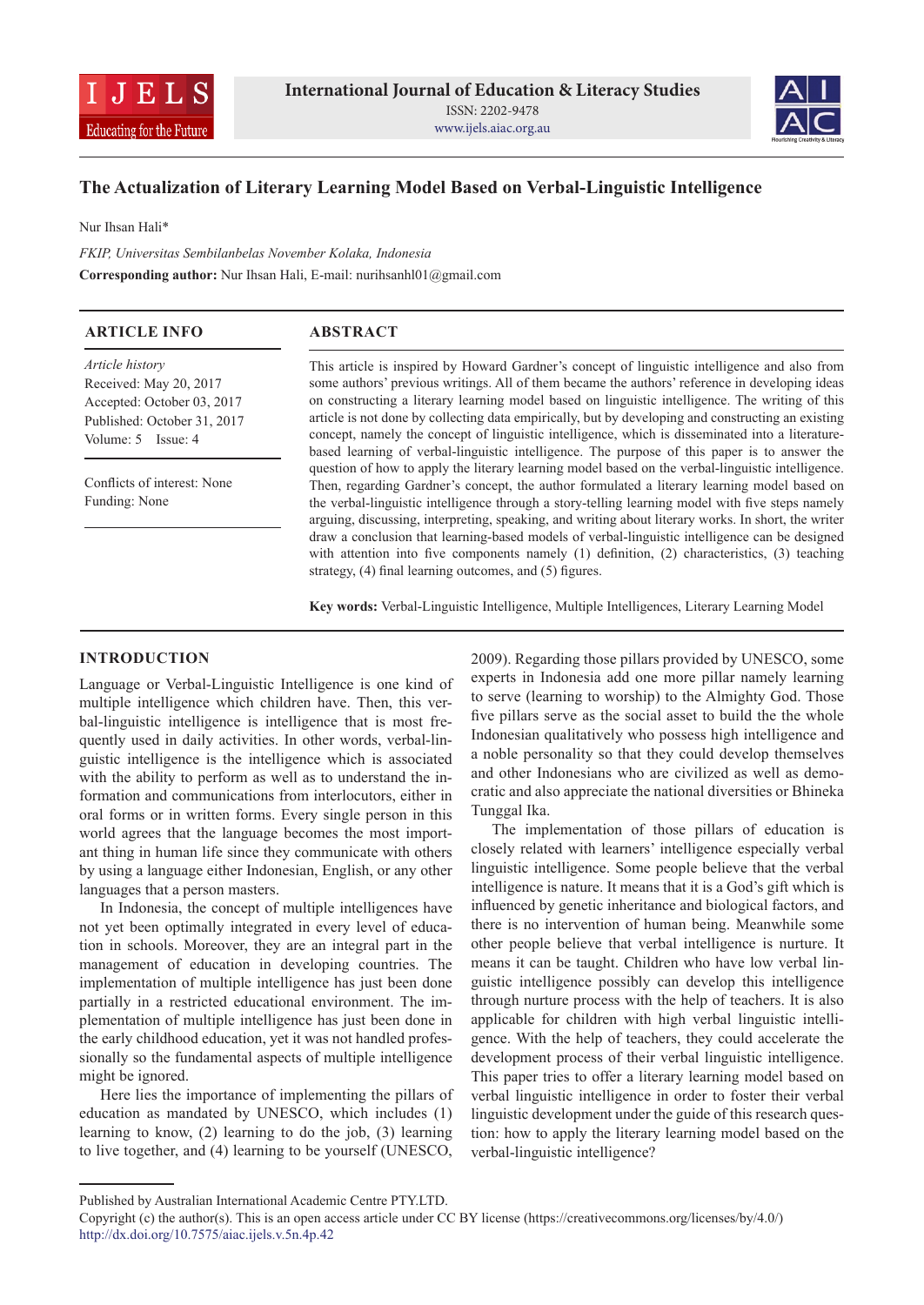### **LITERATRUE REVIEW**

#### **Intelligence Diversity**

Gardner (1983) posited range intelligence is also influenced by the culture of the place where we were born so that intelligence is no longer interpreted as singular in cognitive discourse. According to Gardner (1993), it is a great mistake if we assume that IQ is an entity or a single quantity and keep it, which can be measured by using a pencil and paper. Gardner strengthens back his perspective on the definition of human cognitive intelligence and has demonstrated to us, how intelligence has a very broad spectrum, even Pierce dimensional emotionalities spiritualism, in which resides the ability of imagination, creativity, and problem solving. Gardner definition was a culture that was created from the process of learning, behavior, think this life pattern, and the natural environment of crystallized in the habit (custom). In other words, intelligence is a behavior that is repeated.

If so, that intelligence is a behavior that is done over and over again, then the question is why most of them who were described as a journalist/reporter, or a radio announcer, presenter, and news reporter on television do not have Bachelor educational background of communication studies or Bachelor of literature. Likewise, most of the employees at some banks are not from economic or accounting department, but their majors are agriculture or Informatics system. In fact, they are capable of assuming once received works, the process of training or apprenticeship carried out in a certain period of time. In the process of training and an internship that will happen later, learning will accumulate in the form of intelligence that has been standardized. Then, the next question is where is that intelligence come from? Maybe this question can be answered by saying that the human brain is a great source for many things. This question makes Hawkins and Blakeslee (2002) believe that real smart machines can be made by studying the human brain.

In addition, we have to know that the human brain is complex and mysterious, which stored personalities and intelligence. Intelligence is the grace of Almighty God. Through the scientific study of psychology, Garner (1993), who is also a neurologist at Harvard University, makes the classification of intelligence, based on empirical facts. Then, in 1999, he reproduced an intellectual work entitled *Intelligence Reframed*. He states that the human brain at least keeps nine kinds of intelligence that was agreed upon, while the rest are still a mystery, which consists of linguistic intelligence; logical-mathematical intelligence; spatial intelligence; kinesthetic intelligence; musical intelligence; interpersonal intelligence; intrapersonal intelligence; naturalist intelligence; and existentialist intelligence.

One of the nine intelligences that were pointed out by Gardner, is the linguistic quotient which is commonly called Vebal-Linguistic Intelligence. This type of intelligence then is associated with the study of literature that will be the focus of discussion in this paper.

In children lives, the role of language is very important in the effort to make the child's life more colorful. Even the language is seen as a social activity because children use

their skills to build friendship, compromise, negotiate, and resolve problems. Language also plays an important role because it is always associated with various aspects of child development for children's emotional development and most beginners. The same activity is often done with a baby as well as smiling, flirting, and responding to parents, developing affection and emotional ties (Sonawat and Gogri, 2008, p. 20).

Another model of intelligence is proposed by McKenzie (2005). He proposes a new model of MI by elaborating Gardner's model of intelligence with the new needs of workplace in 21<sup>st</sup> century. The model he proposes comprises of Information Technology Skills (the ability to access information and manipulate it by using various digital tools), Information Literacy Skills (the ability to evaluate validity and reliability of information using various critical thinking strategies), Problem-Solving Skills (the ability to generate effective and efficient solution to problems), Collaboration Skills (the ability to interact with people in society and working place), Flexibility (the ability to adapt and adjust ideas), and Creativity (ability to present information as well as ideas in new or creative ways). Those skills are corresponded with intelligence model of Gardner. Information technology skills are highly supported by kinesthetic intelligence. Information literacy skills are corresponded with intrapersonal and naturalist intelligences. The logical intelligence operates better in problem-solving skills. Interpersonal and verbal intelligences play an important role in collaboration skills. Musical intelligence is applicable in flexibility, and visual as well as existential intelligences have a great contribution in creativity.

#### **Linguistic Intelligence**

Later on, the definition of language according to van der Putten (2010) is as a communication tool which consists of words and is governed by a device and the convention, as well as identified by a group of users in a given geographic area referring to the users themselves. Thus, basically, language or linguistics (linguistic) cultures have social entity. I believe that almost the entire region in the archipelago has a language dialect and the intonation variety: ranging from traditional-sounding up and down sound, until the pitch which sounds like angry or barely inaudible because of the subtlety of the intonation. Mbok-mbok (an elder female) in Beringharjo market who is speaking with a Mekongganese (native peoples who inhabited the area of Mowewe, Watupute, Southeast Sulawesi) will be startled because the language intonation was rough and also the dialect was unknown by the elder. This situation is often described by a friend who came from Java. He said that we spoke with just two people, but it sounded like talking to five people. This condition may be influenced by the environment (the mountain and the sea) as well as the culture of the ancestors of the inhabitants which has happened since the nomadic period (not settled).

Every culture offers a taste of variety against the ability to use language such as Indonesia vernacular languages, Arabic, Chinese, French, Japan, English, and also language for sciences which require special ability to use it properly and correctly.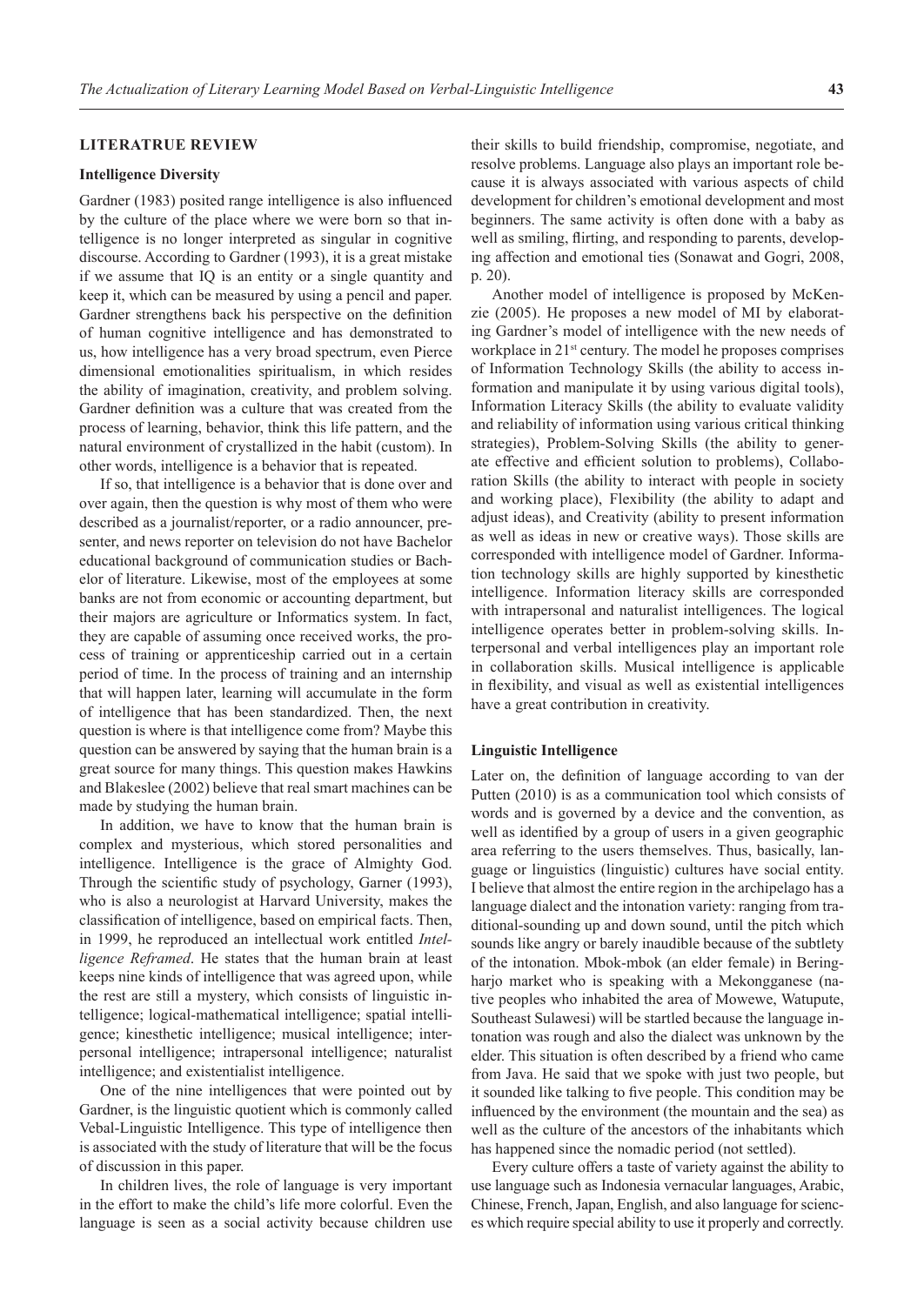In fact, not everyone is able to use it properly in conveying the ideas logically and also well structured, moreover in public. Those who have word power, the ability to arrange words, the ability to deliver speech in public, and the ability to write are considered to have potential of linguistic intelligence.

In children life, the role of language is very crucial in the effort to educate children's lives. Even language is seen as social activities; children use language skills to build friendships, compromise, negotiate, and solve problems encountered among them. Language also plays an important role because it is always associated with various aspects of child development and emotional development for the most novice children.

Gardner (1999) says that language is a special early example of human intelligence. It includes language intelligence process quality left brain and right brain, both in language within the meaning of linear and in a holistic sense. Language intelligence then appears to be a combination of various different systems such as expression of gestures, intonation, and cognitive ability to name and classify the sentence description. Thus, a child who has high language intelligence will be able to talk well, to make a funny joke, to write better than other average children who are in the same age with him, to have good memory of remembering names, places, dates, and other information than children in general, to like word games, to like reading a book, to appreciate poetry and word games, like to hear the story without looking at books, to communicate thoughts, feelings, and a good ideas, to listen and respond to sounds, rhythms, color, variety of spoken words (Lane, 2009, p. 3).

Kwok-Cheung, (2009, p. 10) views that a child who possesses a language more than other kids likes to imitate the sounds of the language, read and write, learn to listen, read, write and discuss, listen effectively, understand, summarize, interpret, explain new work by writing or oral penchant communication. They also often ask many questions, happy to talk, have a lot of vocabulary, love to read and write, understand the function of language, and be able to speak about language skills. To add, this intelligence considered very valuable in the learning process because it matches the traditional ways of teaching in the classroom. Thus verbal-linguistic intelligence becomes one of the most highly important intelligences in the classroom (McKenzie, 2005).

Linguistic intelligence includes (1) phonology, namely the ability of learners in issuing, imitating, or using the language sounds, (2) morphology, the ability of learners to acquire vocabulary, choose a vocabulary word that is appropriate, and develop it into a combination of morpheme and word, (3) syntax, the ability of learners in arranging acceptable phrases, clauses, and sentences, either a simple sentence which consists of only one subject and one predicate, and also in forming complex sentences with correct language structure, including the ability to arrange simple essay in a discourse with elements of cohesion and coherence in constructing ideas. In addition, he is also able to produce formal language. Language aptitude also has a close relationship to social aspects such as sociolinguistics and psycholinguistics.

### **Characteristics of Children who have Verbal-Linguistic Intelligence**

The education process of teaching verbal-linguistic is a difficult to train. Thus this process should be done for children at the active age in their childhood. Sometimes parents are afraid of when their child is actively wandering around, so they prohibit their child to move where s/he wants. This will make the child's development in making progressive movement stop because of the fear of their parents.

Based on the concept of verbal-linguistic intelligence that has been discussed before, it can be concluded that Verbal-Linguistic intelligence is closely related to language skills and in their use. People who are gifted in art like playing with language, like reading and writing, is easy to be attracted by the sound, meaning and a story or narrative. They are often good spellers and easy to remember steps of procedures, places and names. In addition, there are some other characteristics related to children who have verbal-linguistic intelligence, namely:

- 1. being able to write their daily experiences
- 2. being able to explain their ideas better than children at their age,
- 3. being able to produce a lot of vocabularies and also use it appropriately than children at their age,
- 4. reading a lot of books, newspapers, magazines, articles on internet, and many others; frequently giving their thoughts, feedback, and criticism to others,
- 5. good at spelling foreign and new words correctly,
- 6. enjoying to hear oral statements (stories, reviews radio, voice books), like rhymes, puns, a set of words which are difficult to pronounce,
- 7. being able to talk at length or being able to tell jokes and stories.

They are very skillful to play on words. People who have this intelligence have the ability to compose his thoughts clearly. They are also able to express thoughts in the form of words such as speaking and writing. People with verbal intelligence is very proficient in language, telling stories, arguing, discussing, interpreting, submitting reports and other activities related to speaking and writing. This intelligence is required in the profession of a lawyer, writer, broadcaster/ television, editor, teacher, etc. Those who have this intelligence are John F Kennedy, Bung Karno (The first president of Indonesia), Kak Seto, and many other world leaders who have the verbal-linguistic intelligence.

Logical thinking intelligence of children can be shown on the intelligence of the language that they have. Children who are able to speak well and smoothly, might have a good logical thinking.

In daily life, kids tend to frequently use disordered words or they mix their traditional language with Indonesian. Therefore, children often incorrectly use the words especially for those who are exposure to bilingualism in their early age. To overcome and to stimulate children's verbal linguistic-intelligence, we can take the following ways:

- 1. frequently invite children to converse;
- 2. frequently read stories/fables;
- 3. frequently teach singing songs.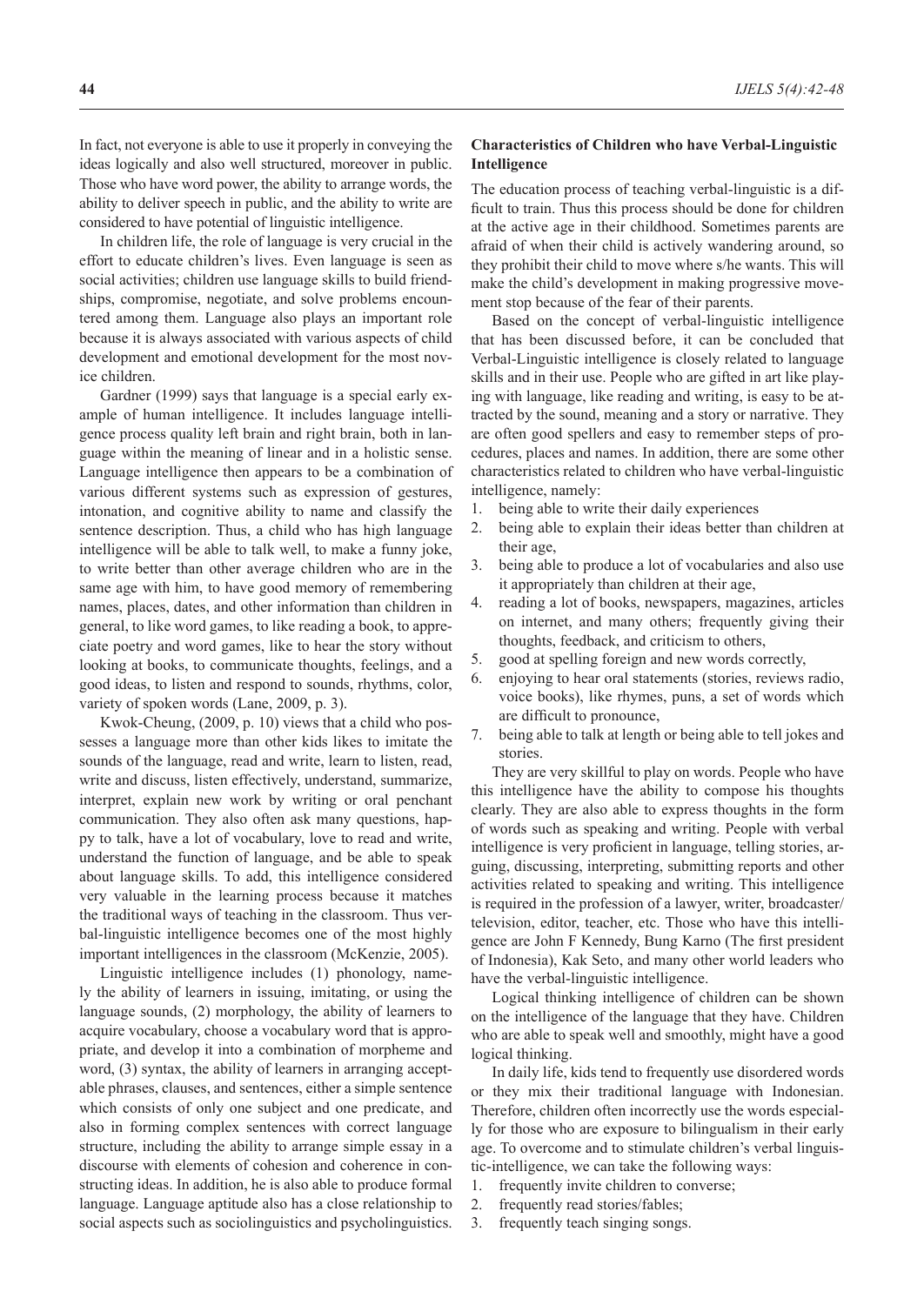Being able to speak does not only mean to master many languages, but also possess the ability to process language. Therefore, it is very important to teach the mother tongue in advance to improve the development of children logical thinking. Not all children are smart and ready to speak language. For instance, if a child is not ready to accept multi-language, then you do not need to for him to start learning a new language. When parents force children to learn multiple languages, it may make the child get confused in language experience or even he will get stressful.

It should also be realized that the environment is a big influence on the ability of a child's brain, which in turn, will affect the skill in processing words and speaking. Lack of communication in their childhood will lead to the lack of language skills of children. This also will make them reserved.

Meanwhile, Gardner (2001, p. 342) describes the characteristics of people who have the verbal-linguistic intelligence as follows: sensitive to patterns, neat, systematic, good at arguing, like listening, love reading and writing, easy to spell, love to play the words, good memories about trivial things, and being a reliable public speaker and debater.

Therefore, verbal-linguistic intelligence includes language skills of listening, reading effectively, speech, and writing. People who quickly capture oral and written information can be considered to be linguistically intelligent although they may be not really good at talking or writing (producing language). Verbal-linguistic intelligence has several indicators or special traits of intelligence. This intelligence includes the sensitivity of sound, structure, meaning, function words, and language. Individuals who have this intelligence tend to:

- 1. be happy and effective in communication in both verbal and written forms,
- 2. be good at making up stories,
- 3. be open to discuss and follow debates on certain issues,
- 4. enjoy learning foreign languages,
- 5. like playing language games, such as the sound game, and are sensitive to humor that arises as a result of the exchange of sound,
- 6. like reading and can uncover the meaning behind words,
- 7. remember quotations, statements from experts and specialists easily,
- 8. spell words accurately,
- 9. be good at making jokes by associating serious facts with similar facts which are not directly related causing amusement,
- 10. compose poems.
- 11. be sensitive to the structure and seldom make mistakes in forming sentences,
- 12. have a wide range of vocabulary and use a variety of words to describe something clearly, and
- 13. write clearly so that the reader is able to understand what they write easily.
- For children, verbal-linguistic intelligence can emerge by doing various activities. Verbally intelligent children:
- 1. aged 2-6 love to communicate with other people, both with peers and adults;
- 2. aged 3-6 love to talk at length about their everyday experiences;
- 3. aged 2-6 easily remember the names of friends and family members, places or trivial things that they have heard or seen, including advertisement;
- 4. aged 2-4 love to carry a book and pretend to read it;
- 5. spell more quickly than children at their age (4-6 years);
- 6. aged 3-6 find it easy to play with words and like puns and humor;
- 7. aged 2-6 love and pay great attention to stories or reading stories from teachers;
- 8. aged 4-6 can retell story well;
- 9. aged 3-6 have a vocabulary range that exceeds most of the children at their age;
- 10. like to mimic inscription and show the achievement to children of their age;
- 11. aged 4-6 are able to make linear repetition, random letters, and write with a sound or phonetic spelling (Kindergarten Junior Students Class)and write the correct spelling portion (Kindergarten Senior Students Class).;
- 12. love to read the writing on the labels of food-electronics, signs, store-house, the titles, and the like; and
- 13. enjoy language games, such as guessing words, random letters, jumbled sentences, and filling in the pieces of the story being told.

This article is based on the concepts and thoughts on Howard Gardner (1993). According to him, every person or child is born with intelligence. The human brain is complex and mysterious, in which personality and intelligence are stored. To add, intelligence is God's gift. In his work entitled *Intelligence Reframed,* Gardner (1999) states that the human brain keeps at least nine types of intelligences that are agreed upon, while the rest is still mysterious. The nine types of intelligence are (1) linguistic intelligence, (2) logical-mathematical intelligence, (3) spatial intelligence, (4) kinesthetic intelligence, (5) musical intelligence, (6) interpersonal intelligence, (7) intrapersonal intelligence, (8) naturalist intelligence, and (9) existentialist intelligence.

Linguistic intelligence as one of the nine intelligences that have been proposed will be the focus in this literature study. Focusing on Verbal-Linguistic Intelligence, the author will construct a learning design model that includes definitions, characteristics, teaching strategies, the best expected learning outcomes, and the characters playing the role of creating their works. The author built a concept, namely teaching strategy activities and the expected learning outcomes. In teaching strategy activities, writing an information and writing a script as the examples can create the best ending learning outcomes such as short story writers, literati, poetry readers, novelist, and book writers.

Howard Gardner's concept of linguistic intelligence and some of the theories that have been reviewed in the previous section became the writer's reference in developing this idea. Then, the writer also will try to construct a literary learning model which is developed on the basis of the potential of linguistic intelligence. In this article the term verbal-linguistic intelligence was used. The writing of this article was not done by collecting data empirically, but by developing and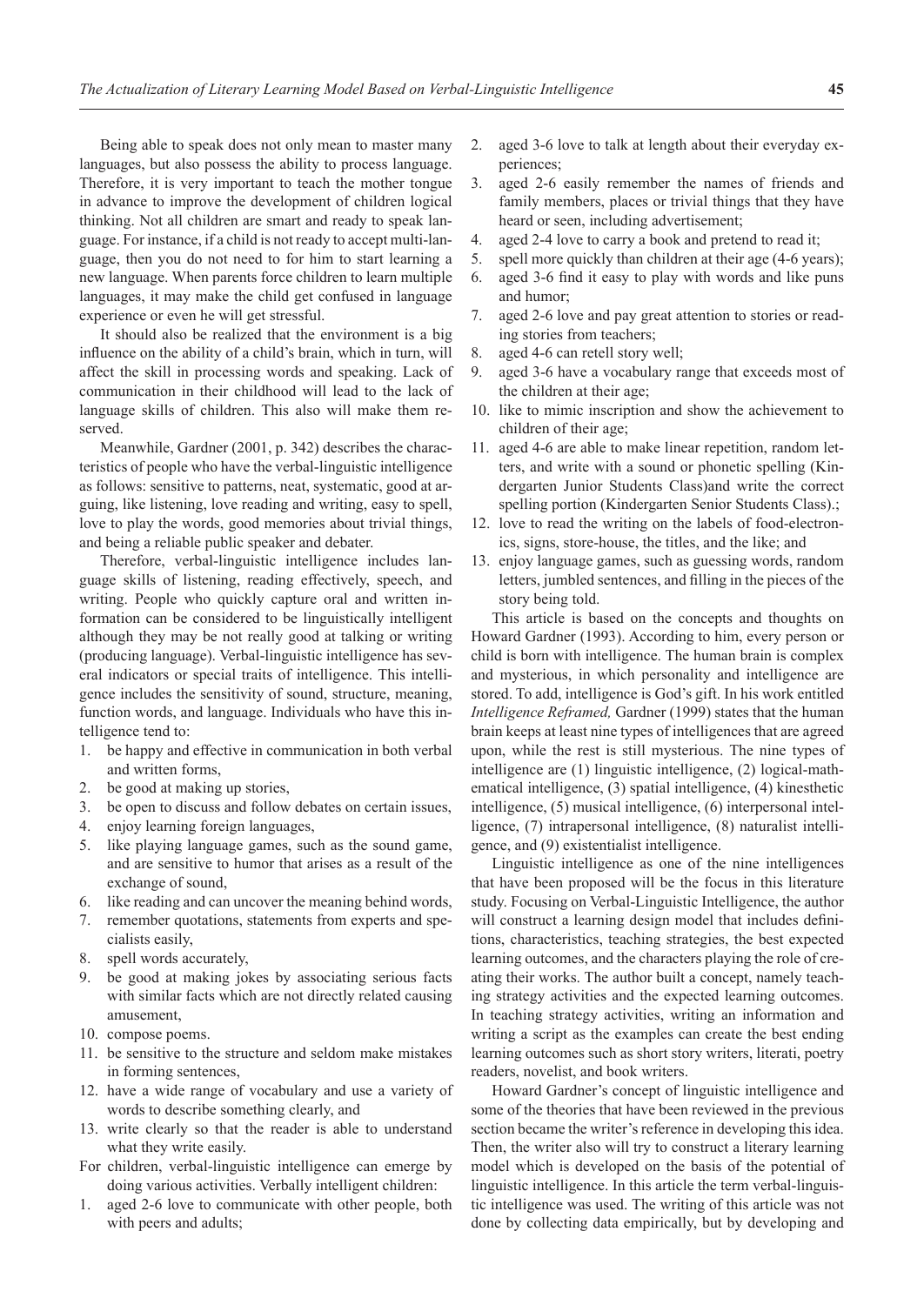constructing an existing concept, namely the concept of linguistic intelligence.

## **ACTIVITIES DEVELOPING VERBAL INTELLIGENCE**

There are several models of learning verbal-linguistic intelligence that can be developed through the study of literature. The models are (a) telling a story, (b) arguing, (c) discussion, (d) interpreting, (e) submitting a report, and (f) speaking and writing about literature.

There are five components that are linked to each other of verbal-linguistic intelengence. These components are definitions, characteristic, learning strategies, the best final learning outcomes, and the figures. Here we are going to discuss every component in detail.

At first, definition refers to describing the ability to think in terms of words, which use language to express, and appreciate complex meanings. This component is a general goal or basic competence to be achieved by the learner. Learners are targeted to have the ability to conceptualize ideas in the form of words, to express, and to communicate, and also able to appreciate the complex meaning experienced by the learners in their life.

Secondly, characteristics refer to the basic competencies to be achieved at the end of each lesson. Characteristics to be achieved in this section include four language skills, namely listening skills; speaking skills; reading skills; and writing skills. Furthermore, each language skill is operationalized as follows. Listening skills cover responding to the sound of rhythm, the color of the various phrases of words, imitating sounds of language, reading, and writing from others. The next is speaking skills. They cover speaking effectively to various audiences with different goals, and knowing how to make small talk, eloquent, persuasive and passionate at the right time and place. In addition, the learners are also expected to master other languages. The third is reading skills. They cover understanding, summarizing, interpreting or explaining, and remembering what has been read. Lastly, writing skills cover writing effectively, understanding and applying the rules of language, spelling, punctuation, and using effective vocabulary. The end of the character component is a standard character that is a combination of language skills, namely listening, speaking, reading, and writing. The standard characters are operationalized as follows: using listening, speaking, reading, and writing skills to remember, discuss, influence, create knowledge, construct meanings, and describe the language itself.

The third is learning strategies. The learning strategies are the means chosen to deliver learning materials in a particular learning environment. Further, it is described by them that the learning strategy includes; nature, scope, and sequence of learning activities that can provide learning experiences to learners. The chosen learning strategies chosen are learning strategies related to language skills formulated in operational words as follows: e.g. writing a script, writing information, interviewing, presentation, questioning, debating, interviewing, guessing, reporting an event and so forth.

The fourth is the final learning outcomes. It is the achievement of the ultimate goal of learning strategies that make learners who have good character and professionalism in every profession that learners are interest in. The expected learning outcomes are likely to exist in the following professions: writer, short story writer, screenwriter, poet, author, journalist, editor, orator, speaker, teacher/lecturer, lawyer, newsreader, translator, comedian, negotiator, storyteller, novelist, etc.

The last one is characters. In this part, the researcher will mention a list of names of successful leaders in various professions who is believed to provide a stimulus in literary learning. The list of national and international figures are the figures who have succeeded in their respective professions. The belief is certainly reasonable, because almost everyone idolizes or has an idol in accordance with their profession and intelligence. Some successful figures in politics and government, are the first president of the Republic of Indonesia Soekarno, until the current president of the Republic of Indonesia namely Joko Widodo. The characters of other professions are Andrea Hirata (novelist), Adnan Buyung Nasution (lawyer), and other characters who will inspire the learner to do the best as the idolized figure.

Furthermore, verbal-linguistic intelligence is a learning model that can help teachers design activities strategies such as debating, discussing, interpreting, relaying reports, speaking and writing (Figure 1). The application of such activities allows the learners to achieve the best possible learning outcomes which qualify the minimal standard of competency to be attained by the end of the course based on the verbal-linguistic learning model. Such activities prepare learners for their future professions as authors, presenters, negotiators, journalists, editors, orators as well as other professions. The following simple chart portrays some activities that can develop verbal linguistic intelligence.

Retelling a stories that have been read or heard by students in literary works, such as fairy tales, plays, novels, poems or ballads can develop their linguistic intelligence. Students can be prompted to tell stories following the steps below:

- 1. Students are required to listen or to read the literature that has been prepared by teachers.
- 2. Students note down the main points of the story being heard or being read.
- 3. Students retell the story that they have read or heard either orally or in the written form.

While applying these steps, the teacher will have to bear in mind that the literary work should be in accordance with students' cognitive development and it would be better if the literary works are localized. Stories which indirectly preserve the values and local culture in terms of both content



**Figure 1.** Learning Activities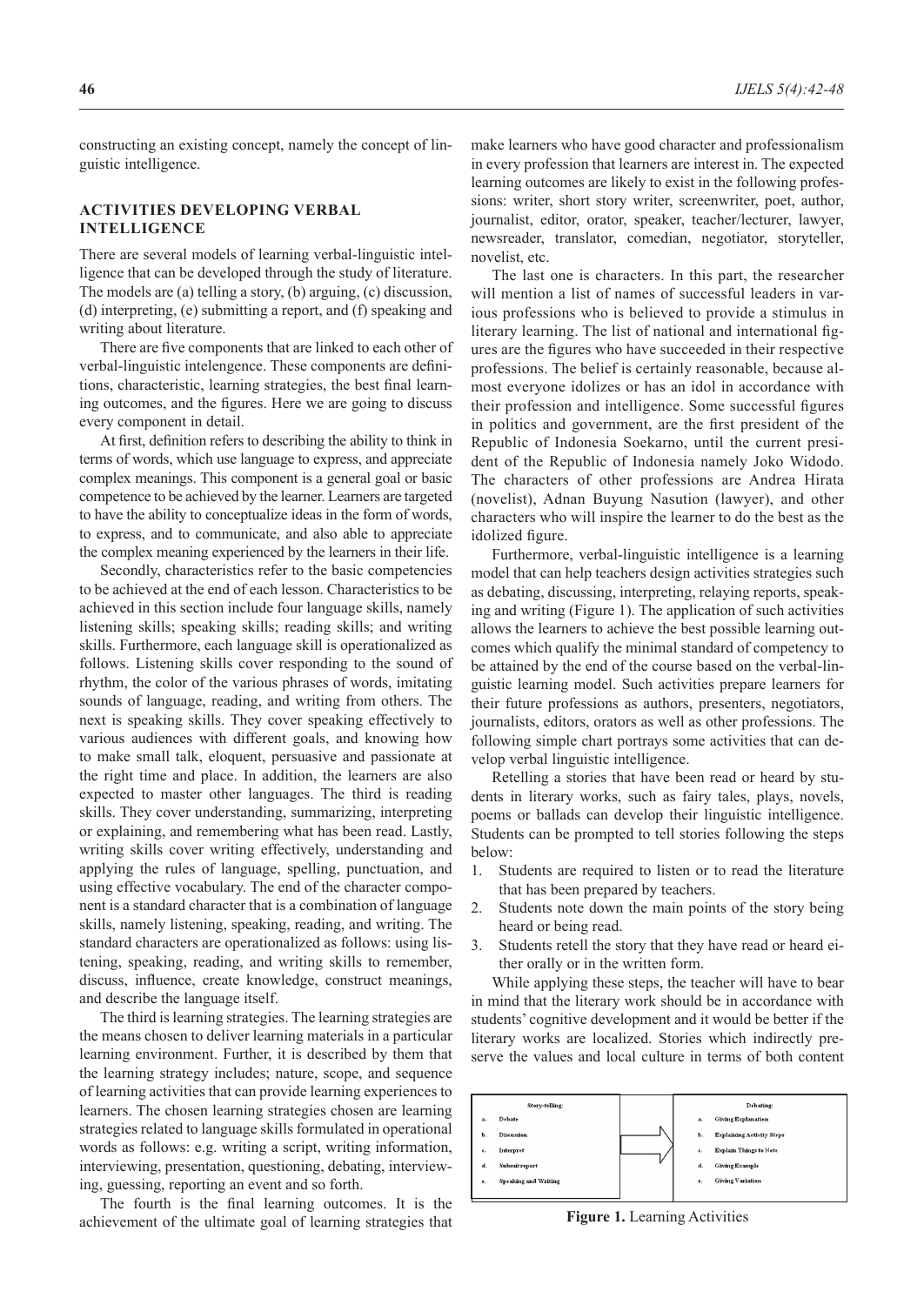and language will be particularly appealing to learners. Finally, time allotment should be appropriate to the type of the story to be retold. What follows is an example of an activity:

- 1. Read a folklore of Southeast Sulawesi entitled "*Larumbalangi*".
- 2. Write down the main points of the story which you have just read.
- 3. Recount the story in writing by focusing on the main points.

Another alternative activity would be:

- 1. The teacher reads a fairy tale to students.
- 2. The teacher reads fairytale which is not too long, but still reflects the integrity of the story.
- 3. While listening to the tale read by the teacher, students note down the main points of the story.

Later on, the learners' verbal-linguistic intelligence can further be developed through the study of literature by maintaining an opinion on events, behaviors, or other phenomena contained in literary works which are read or heard. To make implementation of this model effective, the selected literary works should be works whose content could trigger debates among students. An example of a good literary work would be the folklore of Southeast Sulawesi, called *Larumbalangi*. The learners can debate about the origin of the figures that are illustrated in the folklore.

The following steps are applicable for prompting debates on literary topics:

- 1. To make the debate process well organized and run well, the class is divided into two groups, namely the pro and contra groups. The pro group approves the attitude, behavior, and opinion of the main character, whereas the contra group rejects the attitude, behavior, and the opinion of the main character.
- 2. When the debate is completed under the guidance of the teacher, the students are asked to read the folklore which has been prepared by the teacher.
- Each group is obliged to defend their opinion by arguing and presenting a variety of reasons to support their opinion.

Teachers should remember that the opinion of each group (both pro and contra groups) should be formulated clearly by teachers to facilitate the students' search for the reasons contained in literary works which are being debated. Again, the time allocated for the debate should be adequate so that each group (both pro group and contra group) can present their arguments completely. Here is an example:

- 1. Read another folklore of Southeast Sulawesi entitled *Konggaaha*.
- 2. Identify the attitudes, actions, and the opinions of the main character.
- 3. The pro group looks for the reasons why they agree with the attitudes, actions, and the opinion of the main character. Conversely, the contra group looks for the reason why they refuse or disagree with the attitudes, actions, and actors' statement.
- 4. After that, start arguing about the attitudes, actions, and the opinion of the main character in the folklore of Southeast Sulawesi *Konggaaha*, guided by the teacher.

An alternative activity would be:

- 1. The teacher reads a story to the students.
- 2. While listening to the story read by the teacher, the students note the main points of the story, especially the attitudes, actions, and the opinion of the main character.
- 3. The story read by the teacher is not too long, but it still reflects the integrity of the story.
- 4. The teacher tells the students (pro or contra groups) to give a reason for each argument they present.
- 5. After that, the pro and contra groups debate under the teacher guide.

These activities enable the learner to manipulate grammar, phonology, semantic, and pragmatics of the language they are learning. Pedagogically, this paper focuses on a verbal-linguistic-based learning model. It has been pointed out that this instructional model tries to offer a design with attention to five components and presents examples of verbal-linguistic intelligence-based learning activities by extending the examples drawn from cultural events occurring in the district of Kolaka, Southeast Sulawesi Province. The learning model described earlier is a learning model based on verbal-linguistic intelligence by presenting five components namely, (1) definition, (2) characteristics, (3) teaching strategy (4) best final learning outcomes, and (5) characters. Of the five components described, the second and the third components namely characteristics and the best final learning outcomes are considered appropriate. In the characteristic component, the author tries to maximize the verbal-linguistic intelligence of the children in order to display the skills and language skills they have. In the final learning outcome component, several professions and scientific backgrounds are shown with the consideration that the professions will motivate the children in their choice.

## **CONCLUSION**

Learning-based models of verbal-linguistic intelligence can be designed with attention to five components namely (1) definition, (2) characteristics, (3) learning strategy (4) best final learning outcomes, and (5) figures. The five components are related to each other. Verbal-linguistic intelligence is the ability to use words effectively, both orally and in writing. This intelligence includes sensitivity to the meaning of words, the order of words, sounds, rhythm and intonation of the spoken word, the ability to understand the power of words to change the state of mind and convey information. The core components of verbal-linguistic intelligence, covering skill of manipulating grammar, phonology, semantics, and pragmatics. To stimulate the intellect of a child using verbal language, we can invite children to converse, read stories/fables, and teach them to sing a song.

There are several models of educational verbal-linguistic intelligence that can be developed through the study of literature. They involve activities such as arguing, discussing, interpreting, submitting reports, talking, and writing about literary works. In short, learning-based models of verbal-linguistic intelligence can be designed with attention to five components which are linked to each other, namely defi